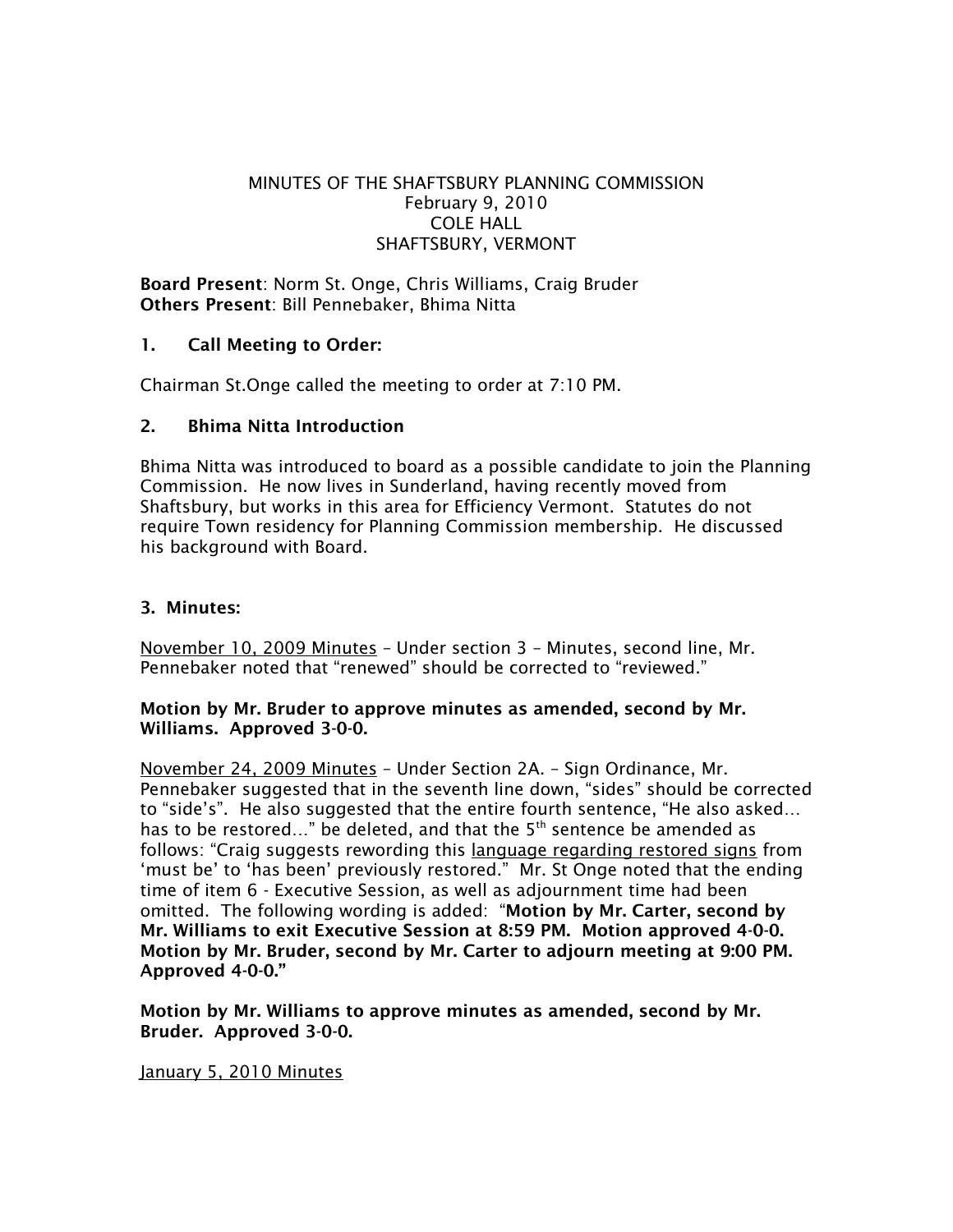## Motion by Mr. Williams to approve minutes as submitted, second by Mr. St. Onge. Approved 3-0-0.

January 26, 2010 Minutes – Copies of these minutes have not yet been distributed for review. Tabled for review at next meeting.

# 4. Old Business:

- i) By-Law Revision Submittal Status
	- Reviewed proposed update to Home Occupations by-law and accompanying Executive Summary. Two corrections were made to proposed by-law; the words "full-time" were stricken from items 4.1.3.1.2 and 4.2.3.1.2. Mr. Bruder will update this document and forward final draft to Planning Commission members.
	- An Executive Summary for proposed Village Residential expansion proposal needs to be drafted and a map made to present proposal. Mr. Williams will draft Executive Summary and secure the map.
	- Executive Summary for Building in Right-of-Way and Curb Cut to be drafted by Mr. St. Onge, and then sent to Attorney Woolmington for final review as to whether these proposed documents should be By-Laws or Ordinances.
	- A brief discussion of adoption process was presented to Mr. Nitta.

## ii) Review of Projects List

Mr. Williams asked that add item, "Update of Permit Application". Specifically, wording regarding plot plan accuracy responsibility of applicant and any related costs as a result of such is also responsibility of applicant. This task will be assigned to Zoning Administrator to draft initial language.

A discussion of fines ensued. State statute says \$100 maximum per occurrence. However, it should be noted that each day violation remains is considered a separate occurrence. It was decided that statute should be referenced on application as well, and on Violation Letter that is sent by the Zoning Administrator.

Mr. Nitta inquired about project listed as "Alternative Energy". Planning Commission members discussed to what title applied, and basic thinking that to date.

## 5. New Business:

Historic District By-Law Revisions

Mr. Williams handed out information on Historic Preservation and a draft by-law document for Historic District. This led to extensive discussion regarding building styles, particularly the concept of whether or not